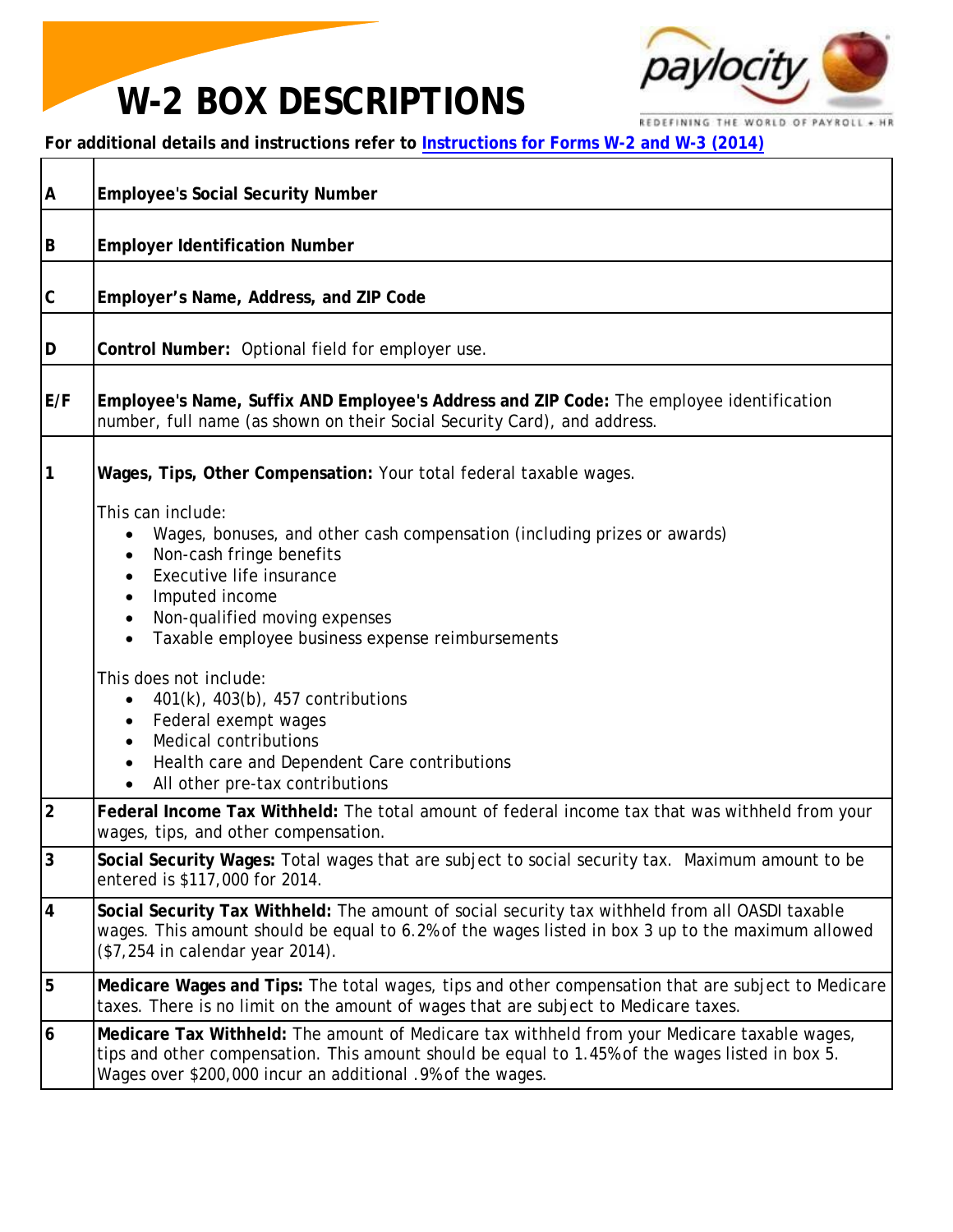| $\overline{7}$  | Social Security Tips: The amount of tips that the employee reported to you even if you did not have<br>enough employee funds to collect the social security tax for the tips. The total of boxes 3 and 7<br>should not be more than \$117,000 (the maximum social security wage base for 2014). Report all tips<br>in box 1 along with wages and other compensation. Include any tips reported in box 7 in box 5 also.                                                                                                                                                                                  |  |  |  |  |  |
|-----------------|---------------------------------------------------------------------------------------------------------------------------------------------------------------------------------------------------------------------------------------------------------------------------------------------------------------------------------------------------------------------------------------------------------------------------------------------------------------------------------------------------------------------------------------------------------------------------------------------------------|--|--|--|--|--|
| l8              | Allocated Tips: If you are a food or beverage establishment, show the tips allocated to the<br>employee. Do not include this amount in boxes 1, 3, 5 or 7.                                                                                                                                                                                                                                                                                                                                                                                                                                              |  |  |  |  |  |
| 9               | Do not enter an amount in box 9.                                                                                                                                                                                                                                                                                                                                                                                                                                                                                                                                                                        |  |  |  |  |  |
| 10 <sup>1</sup> | Dependent Care Benefits: The total amount of any dependent care you provided for the year. Report<br>both the nontaxable portion of assistance (up to \$5000) and any assistance above the amount that is<br>non-taxable to the employee. This may include (a) the Fair Market Value of benefits provided in kind<br>by the employer, (b) an amount paid directly to a daycare facility by the employer or reimbursed to<br>the employee to subsidize the benefit, or (c) benefits from the pre-tax contributions made by the<br>employee under a section 125 dependent care flexible spending account. |  |  |  |  |  |
| 11              | Non-qualified Plans: Amounts distributed to you from non-qualified deferred compensation plans or<br>non-governmental section 457(b) plan. The amount in box 11 is already included as taxable wages in<br>box $1$ .                                                                                                                                                                                                                                                                                                                                                                                    |  |  |  |  |  |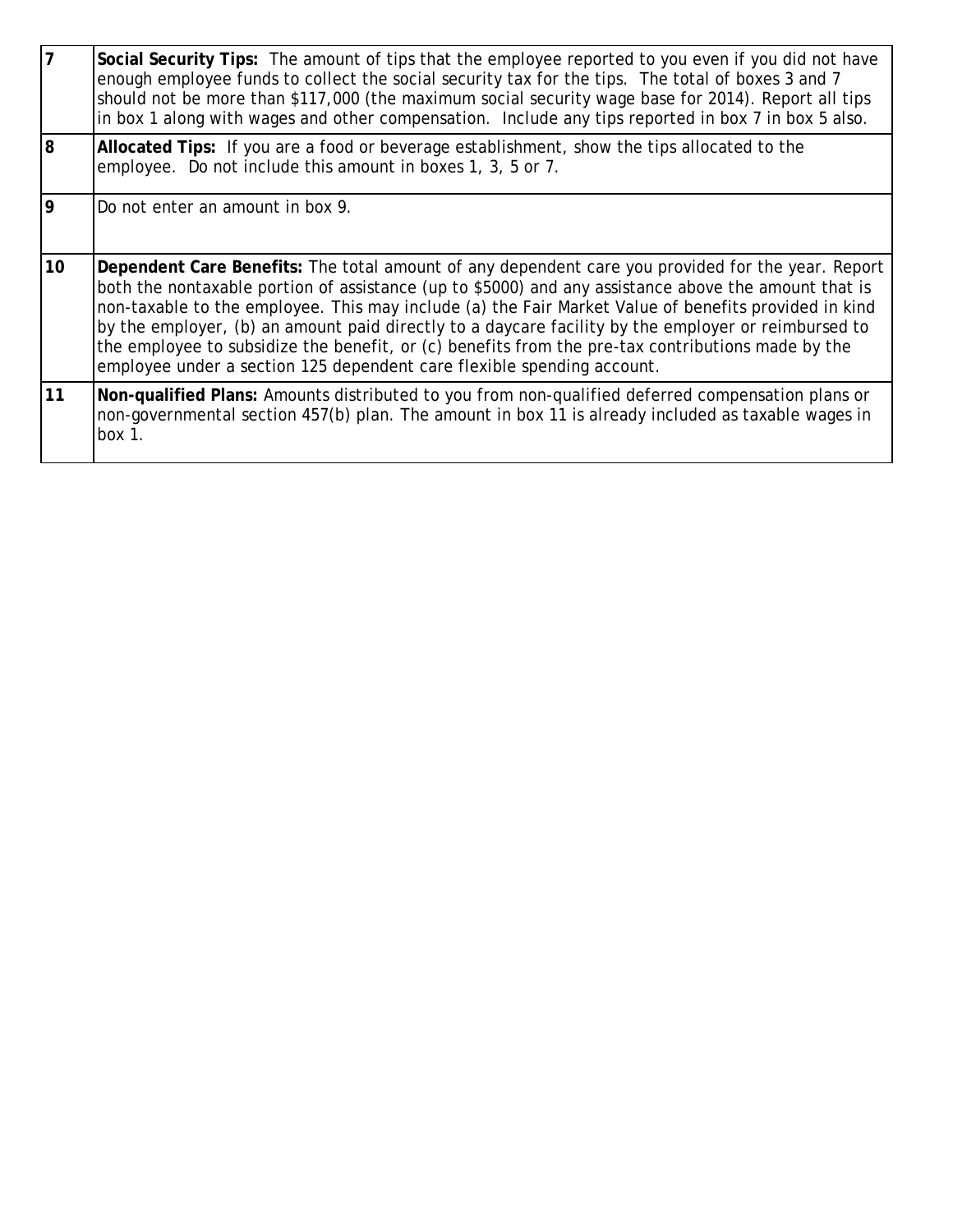| 12 | Deferred Compensation and Other Compensation: There are several types of compensation and<br>benefits that can be reported in box 12. Box 12 will report a single letter or double letter code<br>followed by a dollar amount. Here are the codes for box 12: |  |  |  |  |  |  |
|----|---------------------------------------------------------------------------------------------------------------------------------------------------------------------------------------------------------------------------------------------------------------|--|--|--|--|--|--|
|    | Code A - Uncollected Social Security or RRTA tax on tips.<br>$\bullet$<br>Code B - Uncollected Medicare tax on tips.<br>$\bullet$                                                                                                                             |  |  |  |  |  |  |
|    | Code C - Taxable benefit of group term-life insurance over \$50,000. Already included as part of<br>$\bullet$<br>your taxable wages in boxes 1, 3, and 5.                                                                                                     |  |  |  |  |  |  |
|    | Code D - Non-taxable elective salary deferrals to a 401(k) or SIMPLE 401(k) retirement plan.<br>$\bullet$                                                                                                                                                     |  |  |  |  |  |  |
|    | Code E - Non-taxable elective salary deferrals to a 403(b) retirement plan.<br>$\bullet$                                                                                                                                                                      |  |  |  |  |  |  |
|    | Code $F$ - Non-taxable elective salary deferrals to a $408(k)(6)$ SEP retirement plan.<br>$\bullet$                                                                                                                                                           |  |  |  |  |  |  |
|    | Code G - Non-taxable elective salary deferrals and non-elective employer contributions to a<br>$\bullet$<br>457(b) retirement plan.                                                                                                                           |  |  |  |  |  |  |
|    | Code H - Non-taxable elective salary deferrals to a 501(c)(18)(D) tax-exempt plan.<br>$\bullet$                                                                                                                                                               |  |  |  |  |  |  |
|    | Code J - Non-taxable sick pay. This amount is not included in taxable wages in Boxes 1, 3, or 5.<br>$\bullet$                                                                                                                                                 |  |  |  |  |  |  |
|    | Code K - Excise tax (equal to 20%) on excess "golden parachute" payments.<br>$\bullet$                                                                                                                                                                        |  |  |  |  |  |  |
|    | Code L - Non-taxable reimbursements for employee business expenses.<br>$\bullet$                                                                                                                                                                              |  |  |  |  |  |  |
|    | Code M - Uncollected Social Security or RRTA tax on taxable group term life insurance over<br>$\bullet$                                                                                                                                                       |  |  |  |  |  |  |
|    | \$50,000 for former employees.                                                                                                                                                                                                                                |  |  |  |  |  |  |
|    | Code N - Uncollected Medicare tax on taxable group term life insurance over \$50,000 for<br>$\bullet$<br>former employees.                                                                                                                                    |  |  |  |  |  |  |
|    | Code P - Non-taxable reimbursements for employee moving expenses, if the amounts were<br>$\bullet$<br>paid directly to the employee.                                                                                                                          |  |  |  |  |  |  |
|    | Code Q - Non-taxable combat pay. Some individuals may elect to include combat pay when<br>$\bullet$<br>calculating their Earned Income Credit.                                                                                                                |  |  |  |  |  |  |
|    | Code R - Employer contributions to an Archer Medical Savings Account.<br>$\bullet$                                                                                                                                                                            |  |  |  |  |  |  |
|    | Code S - Non-taxable salary deferral to a 408(p) SIMPLE retirement plan.<br>$\bullet$                                                                                                                                                                         |  |  |  |  |  |  |
|    | Code T - Employer paid adoption benefits. This amount is not included in Box 1 wages.<br>$\bullet$                                                                                                                                                            |  |  |  |  |  |  |
|    | Code V - Income from the exercise of non-statutory stock options. This amount is already<br>$\bullet$<br>included as taxable income in boxes 1, 3, and 5.                                                                                                     |  |  |  |  |  |  |
|    | Code W - Employer contributions to your Health Savings Account. Employer contributions<br>$\bullet$                                                                                                                                                           |  |  |  |  |  |  |
|    | (including amounts the employee elected to contribute using a section 125 (cafeteria) plan) to                                                                                                                                                                |  |  |  |  |  |  |
|    | your health savings account. Report on Form 8889, Health Savings Accounts (HSAs).                                                                                                                                                                             |  |  |  |  |  |  |
|    | Code Y - Salary deferrals under 409A non-qualified deferred compensation plan.<br>$\bullet$                                                                                                                                                                   |  |  |  |  |  |  |
|    | Code Z - Income received under 409A non-qualified deferred compensation plan. This amount is<br>$\bullet$<br>already included in taxable wages in Box 1.                                                                                                      |  |  |  |  |  |  |
|    | Code AA - After-tax contributions to a Roth 401(k) retirement plan.<br>$\bullet$                                                                                                                                                                              |  |  |  |  |  |  |
|    | Code BB - After-tax contributions to a Roth 403(b) retirement plan.<br>$\bullet$                                                                                                                                                                              |  |  |  |  |  |  |
|    | Code DD - Cost of employer-sponsored health coverage.<br>$\bullet$                                                                                                                                                                                            |  |  |  |  |  |  |
|    | Code EE - Designated Roth contributions under a governmental 457(b) plan.<br>$\bullet$                                                                                                                                                                        |  |  |  |  |  |  |
|    |                                                                                                                                                                                                                                                               |  |  |  |  |  |  |
| 13 | Checkboxes: Checked boxes indicate whether an employee is a statutory employee, a participant of                                                                                                                                                              |  |  |  |  |  |  |
|    | the employer's retirement plan or received third party sick pay.                                                                                                                                                                                              |  |  |  |  |  |  |
|    | Statutory employees are employees whose earnings are subject to social security and                                                                                                                                                                           |  |  |  |  |  |  |

- Medicare tax, but not income tax.
- **Retirement Plan** box is checked if you participated or are eligible to participate in an employer retirement plan. This information is used by the IRS to determine if you are eligible to contribute to an IRA.
- **Third Party Sick Pay** may be checked if you received any compensation from an insurance company, under your employer's plan while you were not working due to illness.